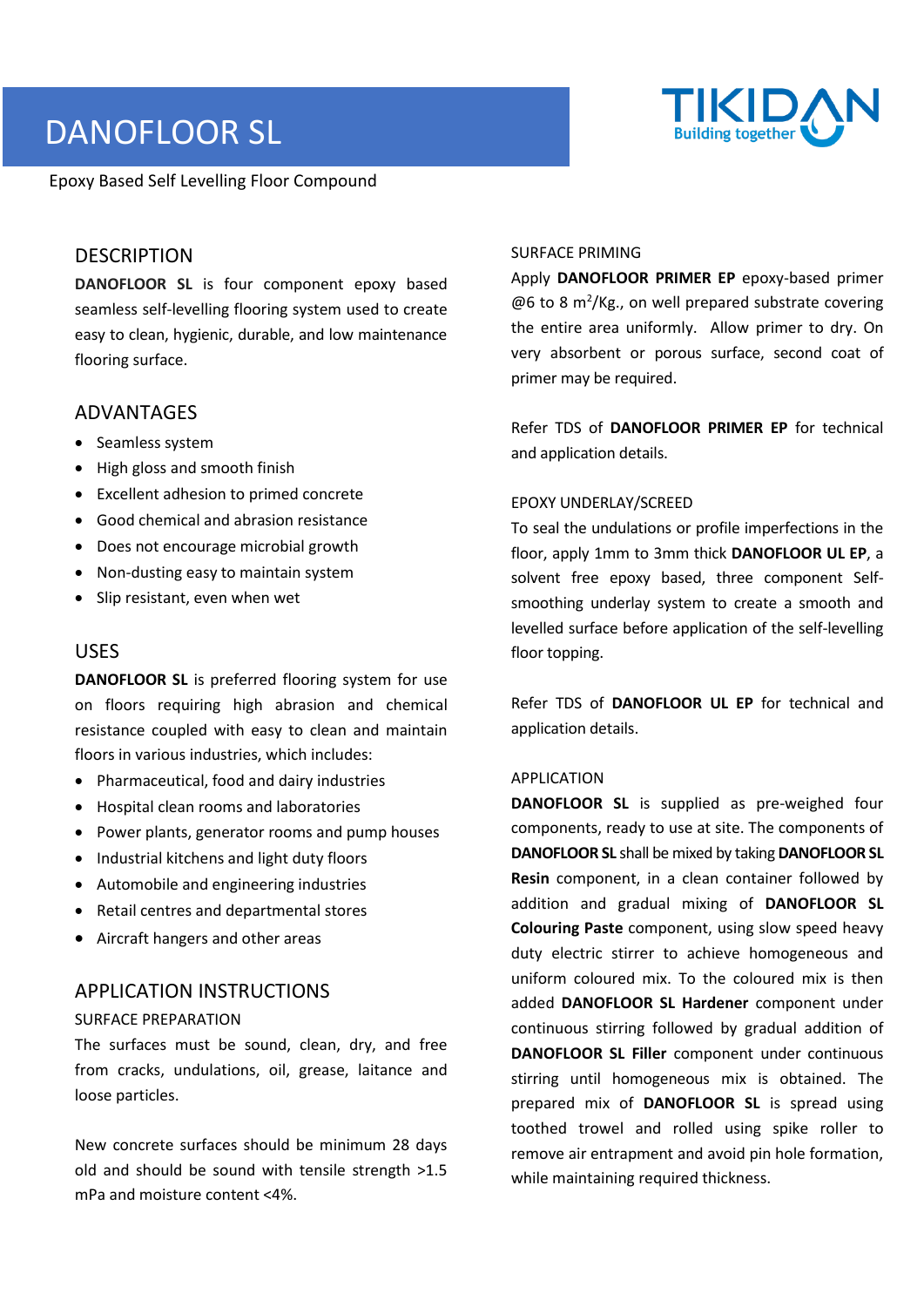

Allow the applied system to cure for 24 hours before allowing foot traffic and cure for 7 days before subjecting the floor to vehicular traffic.

## APPLICATION DATA

| Mix Ratio, Parts by Weight            |                     |
|---------------------------------------|---------------------|
| (RESIN: HARDENER: COLORPASTE: FILLER) | 100:55:8:200        |
| Pot life at 25 <sup>o</sup> C         | $\approx$ 45 Min.   |
| <b>Curing Schedule</b>                |                     |
| Foot Traffic/ Light Load              | 24 to 48 Hrs        |
| <b>Full Traffic Load</b>              | 7 Days              |
| Theoretical Coverage per Pack*        |                     |
| @ 1mm                                 | 11.70m <sup>2</sup> |
| 2 <sub>mm</sub><br>ω                  | 5.80 $m2$           |

\*Coverage is approximate and it depends upon the site conditions and surface porosity at the time of application.

## PROPERTIES OF APPLIED PRODUCT\*

| <b>Properties</b>                                 | <b>Values</b>                                  | <b>Test Standard</b>   |
|---------------------------------------------------|------------------------------------------------|------------------------|
| Compressive                                       | $>55N/mm^2$                                    | ISO 604                |
| strength                                          |                                                |                        |
| Flexural strength                                 | $>40 N/mm^2$                                   | <b>ISO 178</b>         |
| Tensile strength                                  | $>20 N/mm^2$                                   | <b>ISO 527</b>         |
| Bond strength                                     | 35 Kg/cm <sup>2</sup><br>(Concrete<br>Failure) | <b>ASTM D4541</b>      |
| <b>Abrasion Resistance</b><br>(CS10, 1000 Cycles) | $< 0.10$ gm.                                   | <b>ASTM D4060</b>      |
| <b>Impact Resistance</b>                          | >8 Joules                                      | <b>ASTM D2794</b>      |
| Dry Heat Resistance                               | $80^{\circ}$ C to $100^{\circ}$ C              | <b>ASTM D2485</b>      |
| Scratch Resistance                                | No Failure<br>@2.5Kg.                          | <b>BS 3900 Part E2</b> |

\*Tested under laboratory condition for specimen cured @30°C for 15days. Properties may vary based on actual site conditions.

## SUPPLY

**DANOFLOOR SL** is supplied in 18.15 Kg, pack. It has a shelf life of 12 months when stored under the covered shed in sealed condition.

#### Packing: 18.15 Kg.

| <b>Resin</b> | <b>Hardener</b> | Colour Paste   Filler |        |
|--------------|-----------------|-----------------------|--------|
| 5 Kg.        | 2.75 Kg.        | $0.40$ Kg.            | 10 Kg. |

## CLEANING

Immediately after application of **DANOFLOOR SL**, use suitable aromatic solvent for cleaning application tools.

## CHEMICAL RESISTANCE PROPERTIES\*

| No. | Chemical          | Concentration | Observation |
|-----|-------------------|---------------|-------------|
| 1.  | Acetic acid       | 5%            | Resistant   |
| 2.  | Hydrochloric acid | 20%           | Resistant   |
| 3.  | Sulphuric acid    | 50%           | Resistant   |
| 4.  | Nitric acid       | 10%           | Resistant   |
| 5.  | Phosphoric acid   | 30%           | Resistant   |
| 6.  | Salt solution     | Concentrated  | Resistant   |
| 7.  | Sodium hydroxide  | 30%           | Resistant   |
| 8.  | Water             |               | Resistant   |
| 9.  | Lactic            | 10%           | Resistant   |
| 10. | Citric acid       | 10%           | Resistant   |
| 11. | Petrol            |               | Resistant   |
| 12. | Oil               |               | Resistant   |
| 13. | Fruit juice       |               | Resistant   |

\*Tested at 25 to 35<sup>o</sup>C for 6 months immersion

## STORAGE

**DANOFLOOR SL** must be stored above 5°C. Store under the shed & protect from extremes of heat, direct sunlight, temperature, and children.

## SAFETY PRECAUTIONS

As with all chemical products, care should be taken during use and storage of **DANOFLOOR SL.**